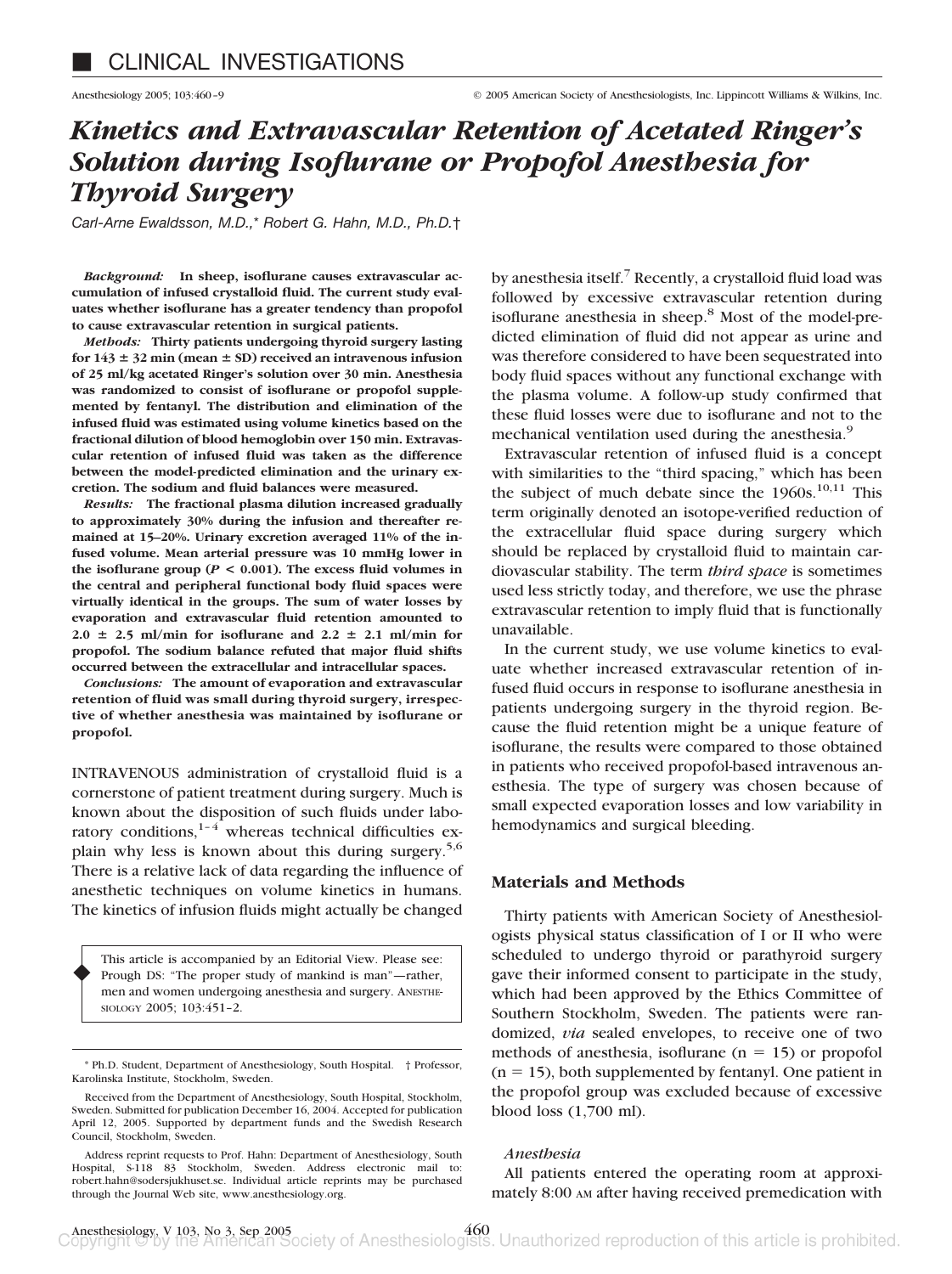| Table 1. Demographics and Fluid Balance Data in Patients |
|----------------------------------------------------------|
| Undergoing Thyroid Surgery during Isoflurane or Propofol |
| Anesthesia                                               |

|                                  | Isoflurane                | Propofol          |
|----------------------------------|---------------------------|-------------------|
| Sex, F/M, n                      | 14/1                      | 11/3              |
| Thyroid/parathyroid surgery      | 13/2                      | 10/4              |
| Age, yr                          | $50 \pm 15$               | $57 \pm 16$       |
| Body weight, kg                  | 68.5 $\pm$ 9.0 $^{\circ}$ | $68.7 \pm 12.2$   |
| Height, cm                       | $167.4 \pm 5.7$           | $167.4 \pm 11.4$  |
| Operating time, min              | $144 \pm 25$              | $143 \pm 39$      |
| Total fentanyl dose, $\mu$ g     | $390 \pm 120$             | $430 \pm 80$      |
| Ephedrine                        |                           |                   |
| Treated patients, n              | 8                         | 4                 |
| Dose, mg                         | $16 \pm 8$                | $9 \pm 5$         |
| Before induction of anesthesia   |                           |                   |
| Hemoglobin, g/dl                 | $12.8 \pm 1.6$            | $12.8 \pm 0.9$    |
| Plasma albumin, g/l              | $39.3 \pm 3.6$            | $40.0 \pm 2.6$    |
| After induction                  |                           |                   |
| Hemoglobin, g/dl                 | $12.3 \pm 1.4$            | $12.2 \pm 0.7$    |
| Plasma albumin, g/l              | $37.6 \pm 3.0$            | $37.6 \pm 2.6$    |
| Infused fluid volume             | $1,777 \pm 233$           | $1,716 \pm 307$   |
| Urinary excretion, ml            | 181 (105-257)             | 143 (77-359)      |
| Excreted/infused fluid, %        | $11(5-15)$                | $7(5-25)$         |
| Urinary sodium concentration, mm | 29 (19–39)                | 48 (29-85)*       |
| Sodium excretion, mm             | $4.6(1.9 - 6.1)$          | $9.8(4.7-12.9)$ * |
| Urine osmolality, mOsmol/kg      | 193 (176–220)             | 400 (147-514)*    |
| Blood loss, ml                   | 100 (50-100)              | 100 (50-200)      |

Data are presented as mean  $\pm$  SD or, when distribution is skewed, median (interquartile range).

 $*$  The difference was significant at  $P < 0.05$ .

diazepam by mouth 1 h before. A cannula was placed in each antecubital vein, one for infusion of fluid and one for blood sampling. Induction of anesthesia was accomplished by intravenous injection of 2 mg/kg propofol and  $100-150 \mu$ g fentanyl. Tracheal intubation was facilitated by injecting 0.5–0.6 mg/kg rocuronium. Nitrous oxide or positive end-expiratory pressure was not used.

In half of the patients, isoflurane (Abbott Laboratories, Chicago, IL) at an end-tidal concentration of  $1.2 \pm 0.2\%$ (mean  $\pm$  SD) was used to maintain anesthesia. The others received an intravenous infusion of  $9.5 \pm 1.7$  mg  $\cdot$  $kg^{-1} \cdot h^{-1}$  propofol (Propofol-Lipuro; B. Braun, Melsungen, Germany). Analgesia was ensured by boluses of fentanyl up to  $300-500 \mu$ g (table 1) and rocuronium as required to maintain a train-of-four less than 25%. To increase anesthetic depth, a bolus injection of fentanyl was the primary intervention rather than an adjustment of the isoflurane or propofol dosage.

All patients were ventilated in a low-flow semiclosed anesthesia circuit (ADU Anesthesia Delivery Unit; Datex, Helsinki, Finland). Heart rate and noninvasive mean arterial pressure were displayed on an AS 3-monitor (Datex). The tidal volume of the oxygen–air mixture was adjusted to maintain normocapnia. The inspired oxygen concentration was kept between 45% and 50% to ensure a hemoglobin saturation greater than 96% as measured by pulse oximetry. The flow of fresh gas in both groups was 4 l/min during induction and for the first 5 min of anesthesia and was reduced thereafter to 0.8 l/min. An intravenous bolus of 5 mg ephedrine was given if the mean arterial blood pressure decreased to below 55% of baseline (table 1).

Starting approximately 10 min after intubation, 25 ml/kg acetated Ringer's solution was administered intravenously over 30 min (ion content: 130 mm  $Na<sup>+</sup>$ , 4 mm  $K<sup>+</sup>$ , 2 mm  $Ca^{2+}$ , 1 mm  $Mg^{2+}$ , 110 mm Cl<sup>-</sup>, and 30 mm acetate<sup>-</sup>). No fluid was infused during the induction of anesthesia or after the 30-min infusion of acetated Ringer's solution except for the injected anesthetics, which amounted to approximately 17 ml in the isoflurane group and 32 ml in the propofol group. The study period was 150 min, but the anesthesia was prolonged until the protocol was finished in the event that surgery had been completed earlier. The mean operating time was 143 min (table 1).

## *Measurements*

Two venous blood samples, 2.5 ml each, were collected every 5 min during the first 60 min and every 10 min during the following 90 min. A discard volume of 3 ml was drawn before each blood collection. This blood was then returned and the cannula flushed with 3 ml saline to prevent clotting and to replace the amount of withdrawn plasma.

The hemoglobin concentration in whole blood, the erythrocyte count, and the mean corpuscular volume were measured by a Technicon H2 (Bayer, Tarrytown, NY) using colorimetry at 546 nm for hemoglobin and light dispersion using a helium neon laser for the other two parameters. The serum albumin concentration was analyzed using the bromcresol green method, followed by reflection spectrophotometry (Ektachem 250/950 IRC; Johnson & Johnson, Rochester, MN). The baseline samples were drawn in triplicate, and the mean values were used in the calculations. The serum sodium concentration was measured at baseline and at 150 min on a Hitachi Modular (Hitachi Hi-Tech Corp., Tokyo, Japan).

An indwelling catheter was inserted into the bladder immediately after the induction but before the intravenous infusion was started. Urine was measured and collected every 15 min. The sodium concentration and the osmolality were measured in the total urine volume.

### *Volume Kinetic Analysis*

The distribution of the fluid given by intravenous infusion was analyzed by fitting a two-volume fluid-space model to the hemoglobin-derived plasma dilution and the dilution of the plasma albumin concentration. Details are given in the appendix on how the dilution was calculated.

Fluid infused at the rate  $k_i$  is distributed between one central  $(V_1)$  and one peripheral  $(V_2)$  body fluid space, the sizes of which then increase to  $v_1$  and  $v_2$  at a later time  $(t)$ . The net rate of fluid exchange between  $v_1$  and  $v<sub>2</sub>$  is proportional to the relative difference in deviation from  $V_1$  and  $V_2$  by a constant,  $k_t$  (fig. 1). Elimination occurs by virtue of a zero-order parameter,  $k_{\rm b}$ , and a first-order elimination rate constant,  $k_r$ . The volume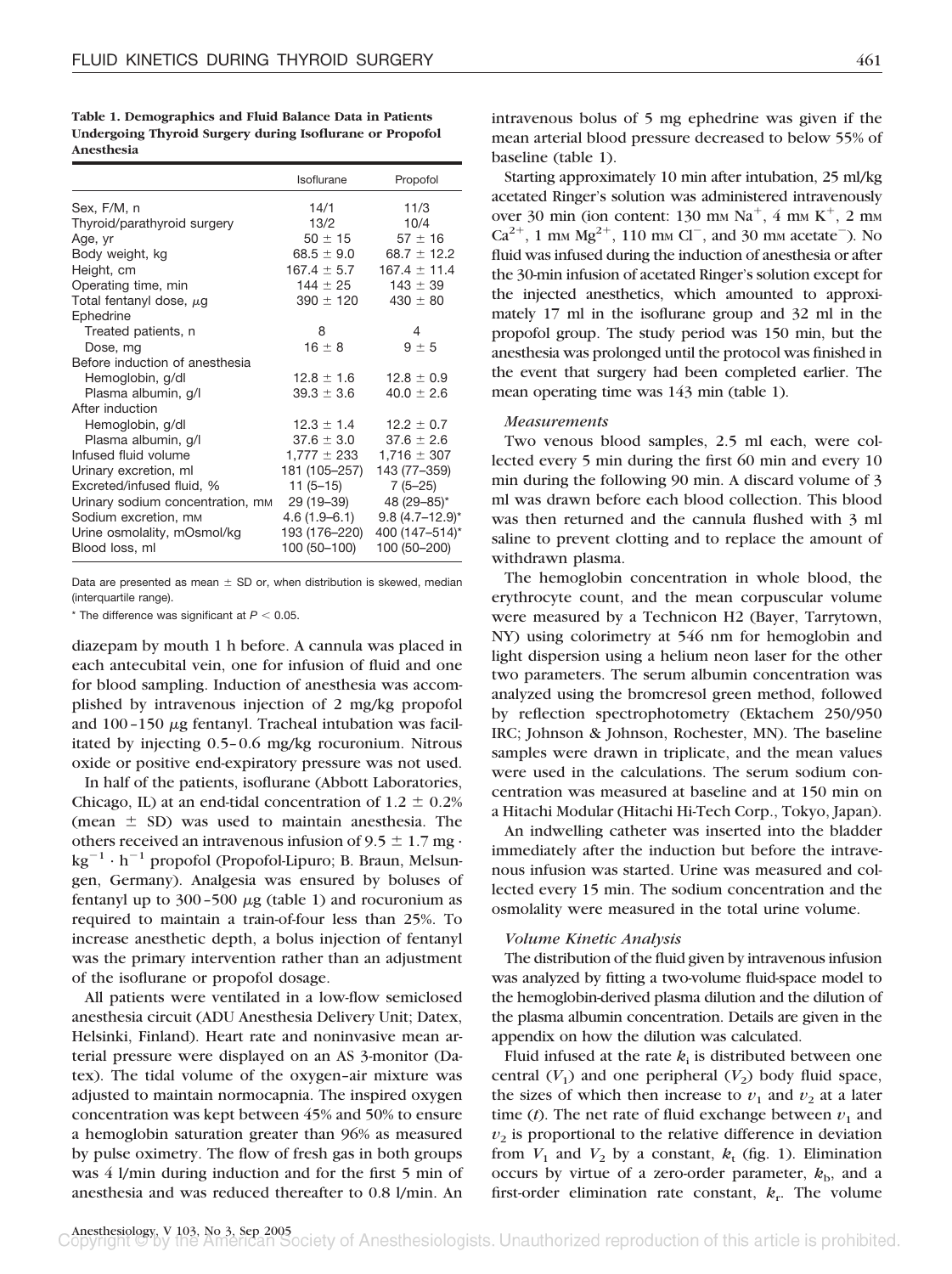

**Fig. 1. Schematic drawing of the kinetic model used to analyze the body's handling of infused crystalloid fluid. The fluid is infused at** a rate  $k_i$  that expands a central body fluid space  $v_i$  and a peripheral space  $v_2$ , both of which strive to return to their baseline volumes  $V_1$  and  $V_2$  by acting on the dilution-dependent elimination mechanism,  $k_r$  (which can be set to the urinary excretion). **The sum of evaporation, bled plasma, and extravascular fluid retention is represented by the zero-order rate parameter**  $k_{\rm b}$ **.** 

changes in  $v_1$  and  $v_2$  are described by the following differential equations:

$$
\frac{dv_1}{dt} = k_i - k_b - k_r \frac{(v_1(t) - V_1)}{V_1} - k_t \left[ \frac{(v_1(t) - V_1)}{V_1} - \frac{(v_2(t) - V_2)}{V_2} \right]
$$
\n
$$
\frac{dv_2}{dt} = k_t \left[ \frac{(v_1(t) - V_1)}{V_1} - \frac{(v_2(t) - V_2)}{V_2} \right].
$$
\n(2)

The solution to the differential equations describing the two-volume kinetic model<sup>2</sup> were fitted to the data from each patient separately by using a nonlinear least-squares regression routine, based on a modified Gauss-Newton method and programmed in the Matlab version 4.2 (The MathWorks, Inc., Natick, MA), which was repeated until no parameter changed by more than 0.001 (0.1%) in each iteration. No weight was applied because the residual errors were constant throughout the range of the studied dilutions. A correction for sampled hemoglobin and surgical losses of hemoglobin was applied (see appendix).

The sum of water loss by evaporation, bleeding, and extravascular retention was estimated for the entire study period (150 min) in the following two ways:

1. By letting these two factors be represented by  $k<sub>b</sub>$  and estimating this parameter from the kinetic model. In this case,  $k_r$  was taken as the total urinary excretion divided by the area under the curve (AUC), as obtained by the linear trapezoid method, for the dilution–time profile as follows:

$$
k_{\rm r} = \frac{\sum \text{urine volume}}{\text{AUC for } \frac{(v_1(t) - V_1)}{V_1}} \tag{3}
$$

2. From a direct comparison between the measured urinary excretion and the eliminated fluid volume as obtained from the kinetic model.

**Table 2. Volume Kinetic Parameters for Curve Fitting based on the Blood Hemoglobin or Serum Albumin Concentration in Patients Undergoing Thyroid Surgery during Isoflurane or Propofol Anesthesia.**

|                            | Hemoglobin Marker              |                                                                                                    | <b>Albumin Marker</b>                           |                                    |
|----------------------------|--------------------------------|----------------------------------------------------------------------------------------------------|-------------------------------------------------|------------------------------------|
|                            | Isoflurane                     | Propofol                                                                                           | Isoflurane                                      | Propofol                           |
| $V_1,$ 1<br>SD             |                                | $0.33 \pm 0.13$ $0.42 \pm 0.28$ $0.55 \pm 0.22$                                                    | $2.46 \pm 0.98$ 2.83 $\pm$ 1.42 2.64 $\pm$ 0.94 | $3.04 \pm 1.46$<br>$0.53 \pm 0.32$ |
| $V_2$ , I<br>SD            |                                | $6.25 \pm 2.60$ 7.68 $\pm$ 4.03 9.05 $\pm$ 3.70<br>$1.13 \pm 1.35$ $1.12 \pm 1.29$ $2.01 \pm 1.96$ |                                                 | $9.48 \pm 3.79$<br>$2.50 \pm 2.90$ |
| $k_t$ , ml/min<br>SD       | $174 \pm 76$<br>$30 \pm 17$    | $211 \pm 64$<br>$42 \pm 36$                                                                        | $259 \pm 74$<br>$52 \pm 28$                     | $252 \pm 71$<br>$58 \pm 47$        |
| $k_{\rm b}$ , ml/min<br>SD | $2.0 \pm 2.5$<br>$1.2 \pm 0.8$ | $2.2 + 2.1$<br>$1.2 \pm 0.9$                                                                       | $1.9 + 2.4$<br>$1.1 \pm 0.7$                    | $4.4 \pm 3.5$<br>$0.9 \pm 0.5$     |
| $k_{r}$ , ml/min           |                                | $9.2 \pm 13.4$ 12.8 $\pm$ 14.5 10.1 $\pm$ 9.2                                                      |                                                 | $17.4 \pm 19.2$                    |

The first row for each parameter shows the mean  $\pm$  SD for the optimal estimate in the group. The second row gives the uncertainty associated with the estimation process, which is expressed as an SD different from the group variability.

 $k<sub>b</sub>$  = elimination (in ml/min) not accounted for by urinary excretion;  $k<sub>r</sub>$  = elimination rate constant based on urinary excretion;  $k_t$  = distribution rate constant;  $V_1$  = central body fluid space;  $V_2$  = peripheral body fluid space.

Simulations of the expected dilution response in  $V_1$ and the fluid volume eliminated from the kinetic model were based on the numerical solutions to equations 1 and 2. The best estimate of the model parameters (table 2) were inserted into the solutions, which had been programmed into the Matlab software. $^2$  A time-stepping method was then used to generate the predicted dilution–time curve. The volumes of  $v_1$  and  $v_2$  were taken as the product of the simulated dilution and the baseline volume  $(V_1$  or  $V_2$ ).

The volume kinetics based on albumin was also calculated because a comparison with the reference tracer (hemoglobin) indicates how much albumin that leaves or enters  $v_1$ . The translocation of albumin was taken as the product of the albumin concentration at any time *t* and the simultaneous difference between the volume of  $v<sub>1</sub>$  as obtained by the hemoglobin tracer and the volume of  $v_1$  as obtained by the albumin tracer.

## **Intracellular Fluid Shift**

The net translocation of fluid into and out of the cells from 0 to 150 min was calculated by the sodium dilution method,  $12,13$  which is based on a mass balance equation implying that the number of sodium ions (Na) and the water in the extracellular fluid (ECF) remain constant over time except for additions and losses that can be quantified. Because Na is distributed throughout the ECF space, the plasma Na concentration at time (*t*) during or after an intravenous infusion of fluid (PNa(*t*)) equals the amount of Na in the ECF volume divided by the current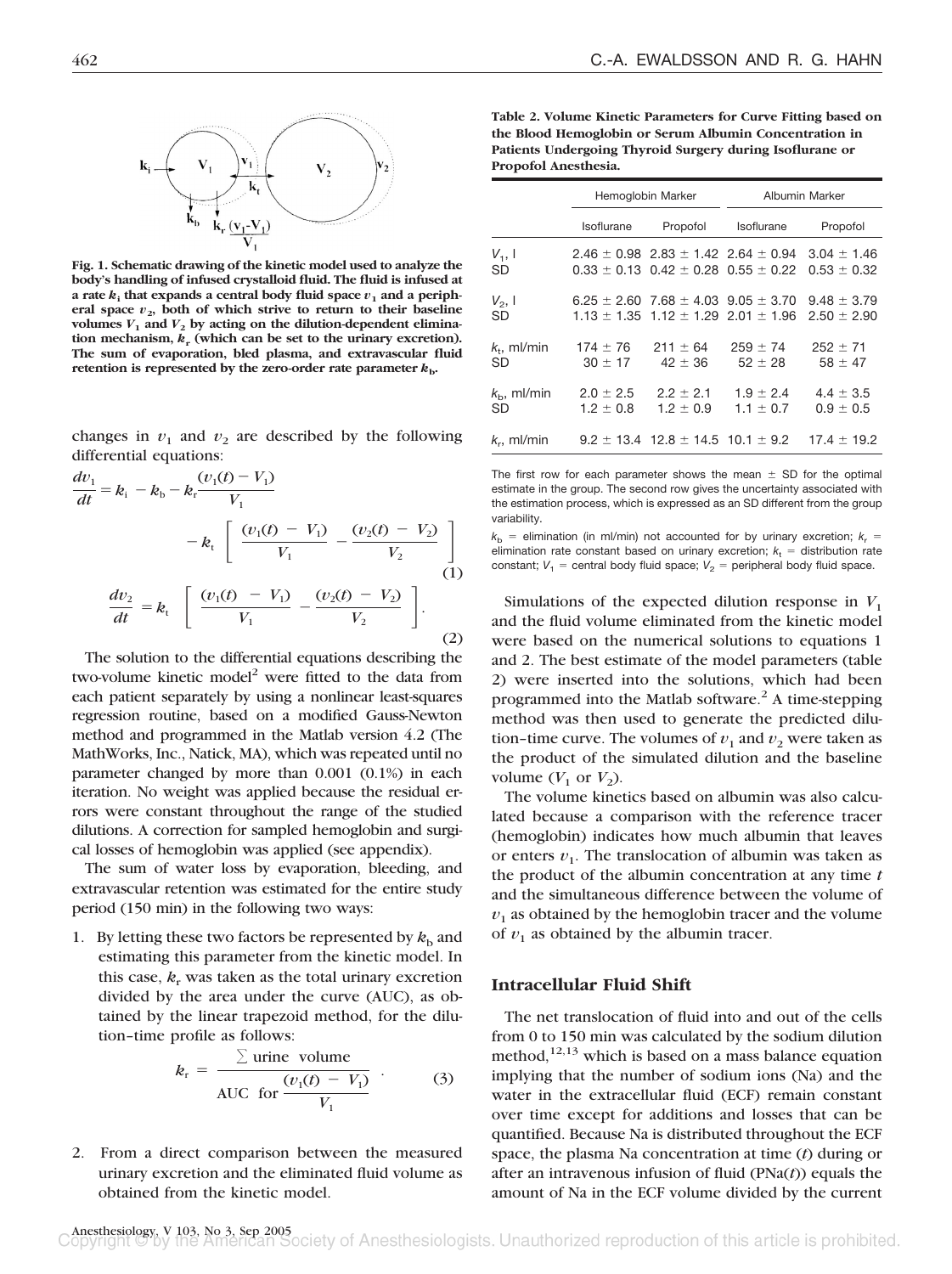**Fig. 2. The fractional plasma dilution based on hemoglobin (top) and albumin (bottom) during intravenous infusion of 25 ml/kg acetated Ringer's solution over 30 min during thyroid surgery under isoflurane (left) or propofol (right) anesthesia.** *Fine lines* **represent individual patients, and** *thick lines* **represent simulated dilution–time profiles based on the mean kinetic parameter estimates as shown in table 2.**



ECF volume. This relation can be expressed as

PNa(*t*)

$$
= \frac{\text{(infused - urine) Na (t)} + \text{(PNa \cdot ECF)}}{\text{(ECF + (infused - urine)volume(t)} - \Delta \text{ICF}(t))},\tag{4}
$$

where PNa and ECF are the plasma sodium concentration and the ECF volume at baseline, and  $\Delta ICF(t)$  is the change in the water content of the intracellular fluid compartment from baseline to time (*t*). Because ECF corresponds to approximately 20% of the body weight, $^{14}$  $\Delta ICF$  could be calculated from the following rearrangement:

$$
\Delta ICF(t) = ECF + (infused - urine) volume(t)
$$

$$
-\frac{(infused - urine)Na(t) + (PNa \cdot ECF)}{PNa(t)}.
$$
(5)

## **Statistics**

The results are presented as the mean  $\pm$  SD. The study was powered to detect a difference of 3 ml/min in  $k<sub>b</sub>$  by  $P \le 0.01$  with 90% confidence,<sup>15</sup> the SD for this estimate being 2 ml/min as obtained for sheep. $9$  Changes were evaluated by repeated-measures analysis of variance, and correlations were evaluated by simple and multiple linear regression, where  $R^2$  is the coefficient of determination. The median (interquartile range) was used where distribution was skewed. The Wilcoxon matched-pair test was used for pairwise comparisons, and the Mann– Whitney test was used for nonpairwise comparisons. Incidence data were compared by using the chi-square test.  $P \leq 0.05$  was considered significant.

# **Results**

Age, body weight, height, dose of fentanyl given, and surgical blood loss did not differ significantly between the isoflurane and propofol groups (table 1). More patients in the isoflurane group received ephedrine because of arterial hypotension (eight *vs.* four), but this difference did not reach statistical significance.

#### *Volume Kinetic Analysis*

A plasma dilution of 6.5% developed during induction of general anesthesia, despite the fact that only small amounts of anesthetics had been given intravenously (table 1). The fractional plasma dilution further increased by approximately 30% during infusion in both groups and remained half as high for the rest of the study. The scatter between the individual dilution–time profiles was small, and the modeled curve of the fractional dilution was similar for isoflurane and propofol anesthesia (fig. 2).

The kinetic analysis based on hemoglobin showed that the infused fluid expanded a baseline central body fluid space  $(V_1)$  of 2.34 l in the isoflurane group and of 2.73 l in the propofol group. The size of  $V_2$  was also slightly larger, and the exponential rate constants  $(k_t$  and  $k_t$ ) were higher in the propofol group, but the differences from the isoflurane group were not statistically significant (table 2). However, the actual volume expansion over time, which is obtained as the product of the measured dilution of  $v_1$  and the calculated dilution of  $v_2$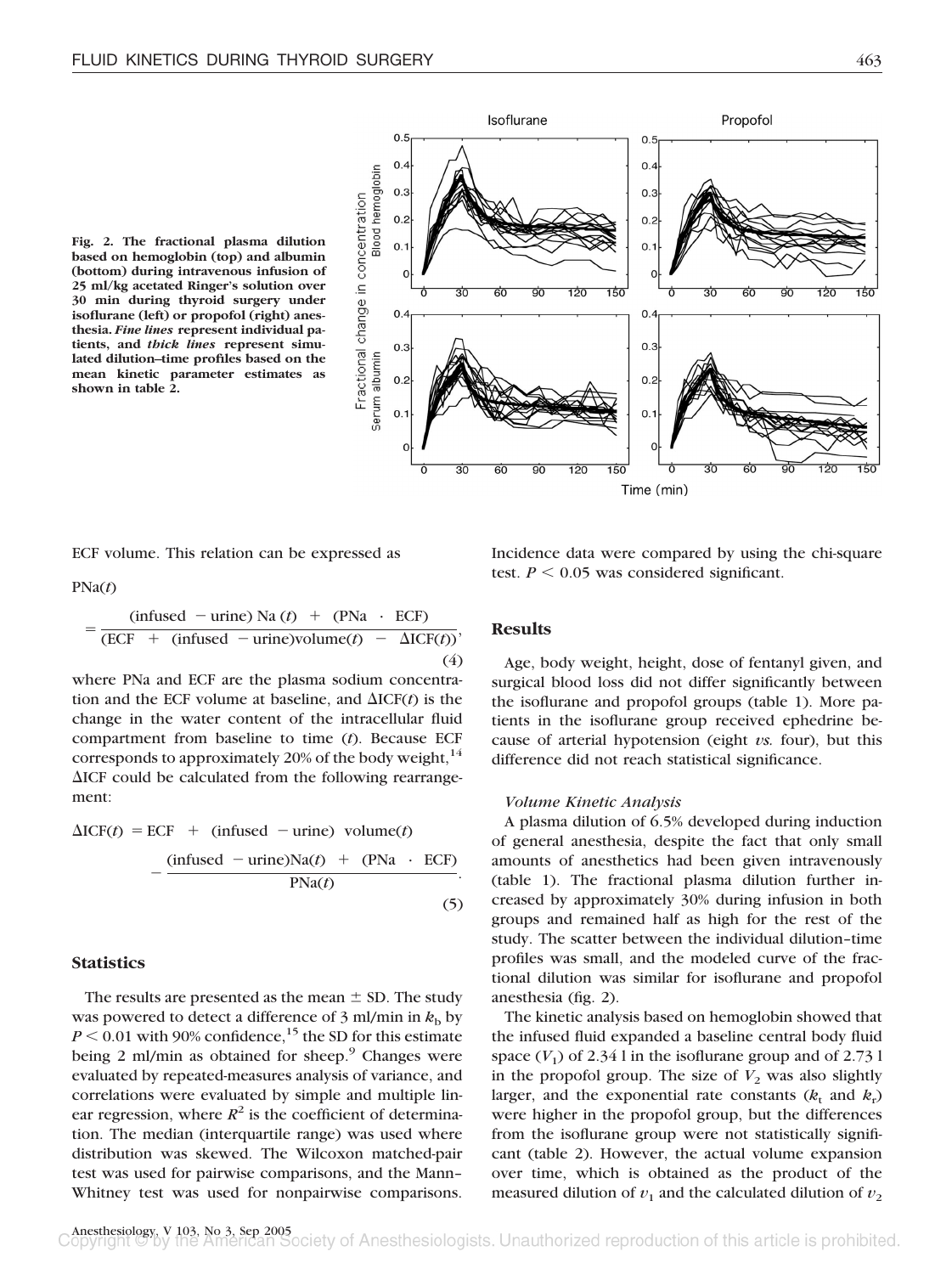

**Fig. 3. Fractional dilution of hemoglobin (left) and the difference in fractional dilution between hemoglobin and albumin (right) during and after a 30-min intravenous infusion of acetated Ringer's solution during thyroid surgery performed during isoflurane or propofol anesthesia. The simulations were based on the mean parameter estimates (table 2). Comparison is made with data derived from previous experiments in which awake volunteers received the same fluid regimen.2 Positive values indicate that albumin** enters  $v_1$ .

and their corresponding baseline volumes  $V_1$  and  $V_2$ , were virtually identical in the isoflurane and propofol groups.

The hemoglobin-derived plasma dilution was greater than the albumin dilution, particularly during the propofol experiments (fig. 3, left). The kinetic analyses based on albumin generally yielded higher parameter values than for hemoglobin, a difference that was significant for  $V_2$  (*P* < 0.02),  $k_t$  (*P* < 0.001), and  $k_r$  (*P* < 0.003, Wilcoxon test; table 2). This implied that albumin molecules entered  $v_1$  (fig. 3, right). The translocated amount was approximately 5–6 g, which corresponds to the albumin content of 150 ml plasma.

#### *Extravascular Retention*

The rate of water loss by evaporation, surgical plasma loss, and extravascular accumulation of fluid was first given as  $k<sub>b</sub>$  during the curve-fitting procedure. This value averaged 2.0 ml (isoflurane) and 2.2 ml (propofol) per minute (table 2), the point estimate for the difference being 0.2 ml/min  $(95\%$  confidence interval,  $-1.5$  to  $+2.0$ ). After accounting for minimal evaporation and bled plasma, approximately 160 ml (9% of the infused fluid) no longer participated in the volume equilibration between  $v_1$  and  $v_2$  at the end of the study and was considered to have been retained extravascularly (fig. 4, top).

The second approach, which was based on a comparison between the model-predicted elimination of fluid and the measured urine, could only be used in 21 patients. This was due to intercorrelations that distorted the estimates of  $k_r$  and  $V_2$ , typically when the elimination phase lacked an apparent slope (5 in the isoflurane and 3 in the propofol group). The 21 successful analyses showed that elimination amounted to 681 ml (255–869 ml), 39% (21–58%) of which could be accounted for as urine, with no differences between the groups. When calculated in this way,  $k<sub>b</sub>$  averaged 2.9 ml/min, corresponding to 435 ml during the 150-min study. After accounting for minimal evaporation and bled plasma, approximately 270 ml (15% of the infused fluid) no longer participated in the volume equilibration between  $v_1$  and  $v_2$  at the end of the study (fig. 4, middle). Slightly lower values were obtained on excluding those patients who received ephedrine (fig. 4, bottom).

#### *Hemodynamics, Urine, and Sodium*

In the isoflurane group, heart rate was slightly higher at baseline  $(P < 0.01)$  and during anesthesia (repeatedmeasures analysis of variance,  $P \le 0.05$ ; fig. 5, top). The mean arterial pressure was lower during isoflurane anesthesia ( $P \le 0.001$ ; fig. 5, middle).

Only 11% (5–18%) of the infused fluid was excreted during the experiment. The maximum urine flow rate occurred 15 min later with isoflurane than with propofol (fig. 5, bottom), but the total volume did not differ between the groups (table 1). Using multiple regression analysis, the combination of high patient age  $(P \le 0.001)$ and low mean arterial pressure during surgery  $(P \leq$ 0.002) accounted for 53% of the interpatient variability



**Fig. 4. The distribution of infused fluid after 150 min of thyroid surgery during isoflurane or propofol anesthesia for all patients (top), in those without horizontal elimination curves (middle), and in the patients who were** *not* **given ephedrine** (bottom). 3rd = extravascular fluid retention ("third spacing"); Evap = sum of estimated evaporation and bled plasma;  $v_1$  = central body fluid space;  $v_2$  = peripheral body fluid space.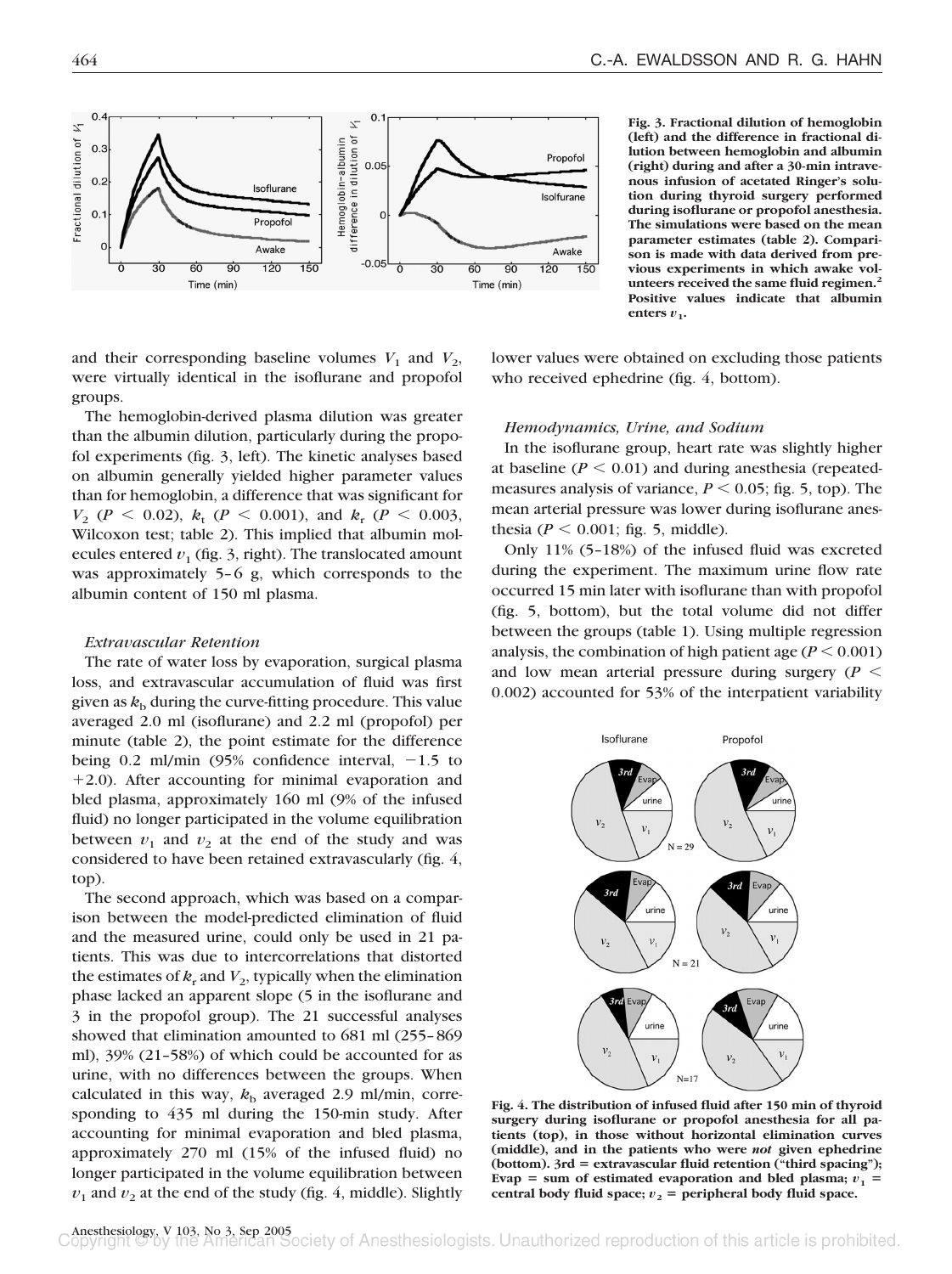

**Fig. 5. Heart rate (top), mean arterial pressure (middle), and urinary excretion per 15-min interval (bottom) during thyroid surgery, depending on the form of anesthesia. Heart rate was significantly higher and the arterial pressure was significantly lower (***P* **< 0.05) during isoflurane anesthesia. Time zero is when the fluid infusion started.**

in urinary excretion. Patients with a low arterial pressure also tended to have a lower sodium excretion  $(R^2 =$ 0.32,  $P \le 0.002$ ). The urinary sodium concentration decreased with the urinary osmolality ( $R^2 = 0.46$ ,  $P <$ 0.001); this correlation indicates that isotonic urine corresponded to a sodium concentration of 40 mM.

The sodium balance used to assess the intracellular– extracellular fluid shift implied that isoflurane was associated with accumulation of a negligible amount of excess fluid within the cells, 7 ml  $(-57$  to  $+64$  ml). For propofol, 89 ml  $(-21$  to 197 ml) was translocated from the intracellular to the extracellular fluid space  $(P \leq$ 0.04, Mann–Whitney test).

#### *Nomograms*

Computer simulations were performed based on the mean kinetic parameters (table 2). As a guideline to intraoperative use, nomograms were created based on the plasma dilution expected to result from infusing acetated Ringer's solution at various rates (fig. 6). They show that propofol anesthesia required a higher rate of infusion of the crystalloid fluid to obtain a predetermined plasma dilution than isoflurane, whereas the rates needed to maintain steady state were quite similar.

To increase plasma dilution Maintenance



**Fig. 6. Nomogram showing the relation between infusion rate and infusion time required to dilute the plasma to a predeter-**

**mined degree during isoflurane and propofol anesthesia (left) and the infusion rate required thereafter to maintain a steady state dilution at 120 min (right) during thyroid surgery in an average patient weighing almost 70 kg. The mean kinetic data based on hemoglobin shown in table 2 were used for the simulations.**

## **Discussion**

Thyroid surgery during general anesthesia was associated with enrichment of infused crystalloid fluid in the plasma and a low urinary excretion. Fluid freely communicated with a functional peripheral space  $(V_2)$ . However, between 300 and 435 ml of the infused volume could not be accounted for. This figure may seem to be small, considering that it includes fluid losses through accumulation in wounded tissue, breathing, and evaporation from surgical wound and body surfaces as well as bled plasma (sampled plasma was replaced).

This estimation is based on a calculation of the distribution and elimination of infused acetated Ringer's solution in 29 patients. Volume kinetics was applied to data on plasma dilution and urinary excretion during and after surgery but before anesthesia was terminated. The calculations accounted for the amount of fluid present in a system of exchange between a functional central  $(v_1)$ and a peripheral  $(v_2)$  body fluid space. Eliminated fluid that did not appear as urine was considered to have been "lost" from the kinetic system, by evaporation, bleeding,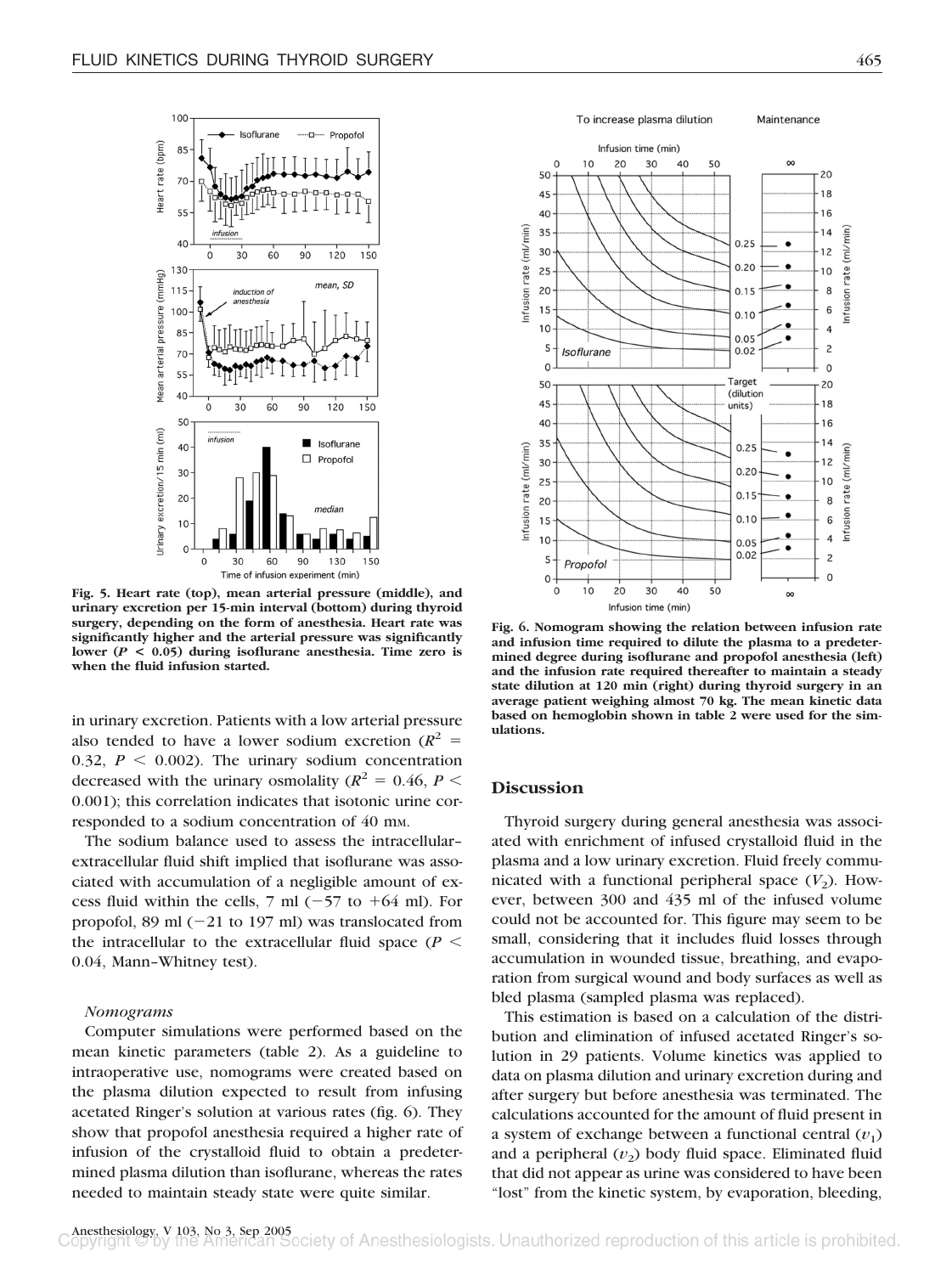or sequestration within the body (extravascular retention). By definition, lost fluid was irreversibly removed from  $v_1$ , part of which is the sampled plasma.

Several of the sources of fluid loss can be estimated. The bled plasma amounted to 50–60 ml (table 1), and water evaporation from the surgical wound was probably only  $5-10$  ml.<sup>16</sup> The baseline evaporation in adults is usually taken to be  $0.5 \text{ ml/min}$ ,<sup>17</sup> or 75 ml of water during the present operations, although the low-flow breathing system reduces evaporation losses from the airway because the circulating gases become saturated with humidity within a few minutes of anesthesia.<sup>18</sup> If we assume that exudation into the surgical wound was negligible, between 160 (9%) and 270 ml (15%) of the infused fluid still remains that might be considered to have been retained extravascularly.

Sheep anesthetized with isoflurane have a similar plasma volume expansion in response to crystalloid fluid as awake sheep, but they show a smaller urinary excretion and excessive extravascular accumulation.<sup>8,9</sup> The current study contrasts with these findings by the more intravascular distribution of infused fluid and also less extravascular retention. A factor contributing to this difference might be that that both isoflurane and propofol combined with fentanyl induced arterial hypotension in our patients, whereas the blood pressure was unchanged or slightly increased in the animals.

## *Isoflurane* versus *Propofol*

The main hypothesis in this study was that isoflurane anesthesia would be associated with a greater extravascular retention of infused fluid than propofol anesthesia. Two studies in sheep (weighing 28–42 kg) encouraged testing of this hypothesis in humans. They both show that isoflurane induces a marked difference between the model-predicted fluid elimination and the measured urine, amounting to between 3 and 4 ml/min, whereas this rate was negligible when the sheep were awake. $8.9$ If inhaled isoflurane exerts this effect in humans, it would appear as a difference in extravascular fluid retention compared with intravenous (propofol) anesthesia. However, isoflurane was not associated with any greater retention than propofol anesthesia in the current study. When estimated directly as  $k<sub>b</sub>$  in the kinetic model, the sum of water losses by evaporation and in extravascular fluid retention occurred at a rate of 2.0– 2.2 ml/min, or 300–330 ml during the entire study period. The similar results in the groups indicate that isoflurane does not promote extravascular accumulation of fluid in humans undergoing surgery. Slight sequestration of fluid within the body probably occurred as a result of both forms of anesthesia, but even so, it seems to be less pronounced in humans than in sheep.

The plasma dilution response to crystalloid fluid was quite consistent and allowed curve fitting with good confidence despite the fact that the patients had undergone surgery (fig. 2). There were slightly lower estimates of  $V_1$ ,  $k_t$ , and  $k_t$  during isoflurane anesthesia, which is the same direction in which these parameters change when spinal or general anesthesia is induced.<sup>7</sup> Anesthesia with isoflurane, using conventional dosing, caused a larger decrease in arterial pressure than propofol, and these patients also tended to receive ephedrine more often. Isoflurane increases the heart rate by stimulating catecholamine release, $^{19}$  which might also be relevant. For both forms of anesthesia, however, the plasma dilution was much more pronounced than previously found in awake volunteers (fig. 3, left).

Several factors may serve to explain the difference in fluid distribution between humans and sheep. To be able to follow the surgical patients for as long as possible, the period of hemodynamic equilibration was limited to only 10 min after tracheal intubation. Only the patients underwent surgery, and the anesthesia consistently included fentanyl. Despite a lower minimum alveolar concentration, isoflurane was associated with a decrease of arterial pressure in the patients but not in the animals. There are also slight differences in volume kinetics between the acetated Ringer's solution given to our patients and the isotonic saline that the animals received.<sup>20</sup> These factors make it difficult to directly compare the current results with the previous studies in sheep, $8.9$  but isoflurane does not seem to play a unique role as an anesthetic that increases extravasation during clinical anesthesia, at least not during routine thyroid surgery.

## *Modeling and Fluid Retention*

The only modeling problem occurred when the total elimination of fluid was estimated from the kinetic curve without being stabilized by the measured urinary excretion. Strong intercorrelations are known to develop between  $V_2$  and  $k_r$  in cases where the terminal part of the elimination curve is close to horizontal. This can be solved by letting  $k<sub>r</sub>$  be determined by the urinary excre- $\frac{1}{2}$  but this is not justified when extravascular fluid retention is anticipated, as during surgery, because then the model-predicted elimination of fluid is not the same as the urinary excretion. This became an issue when the sum of evaporation and extravascular fluid retention was estimated by our second approach. Completely horizontal elimination curves were sometimes associated with injections of ephedrine, which might have caused a slight upward shift due to the  $\beta$ -adrenergic properties of this drug.<sup>22</sup> In the patients without horizontal elimination curves, fluid losses occurred at a rate of 2.9 ml/min, or 435 ml during the study, rather than the average of 2.0–2.2 ml/min, which is based on all patients (table 2). Although open to debate, 435 ml, of which 270 ml represents extravascular fluid retention, is probably the most correct figure. Overall, however, there were only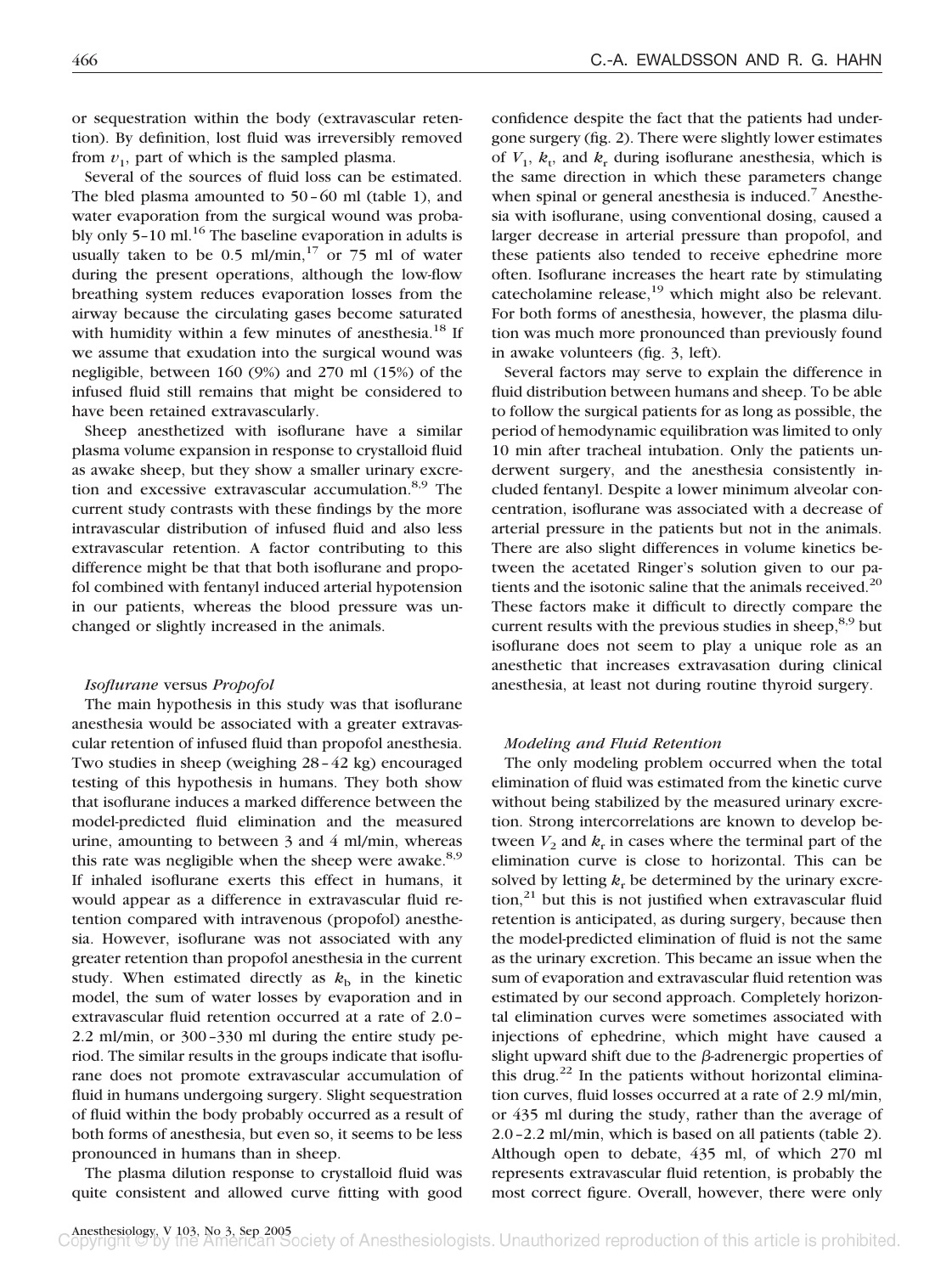quite limited differences in fluid distribution, depending on how the calculations were made (fig. 4).

The almost horizontal nature of the terminal dilution– time curve is mostly due to the fact that elimination of Ringer's solution,<sup>5</sup> as well as glucose-containing fluid, $6$  is quite slow during anesthesia. During the current 2.5-h study period, urinary excretion amounted to 11% of the infused volume. By comparison, healthy volunteers excrete between 43% and 75% of an isotonic fluid load within 3-4 h after starting an infusion.<sup>3,23,24</sup> Despite the fact that additional fluid losses occurred as a result of evaporation and extravascular fluid retention, the poor urine output explains why the patients, even with a small blood loss, attained a long-lasting hemodilution after fluid therapy was completed. From a practical point of view, the slow elimination reduced the need for liberal crystalloid infusion during both forms of anesthesia, and only 7 ml/min would be necessary to maintain a steady state plasma dilution of 10% (fig. 6).

## *Protein Transport*

Hemoglobin is the standard tracer for volume kinetic analysis of infusion fluids because this molecule remains intravascularly. In contrast, the albumin dilution reflects both the kinetics of the infused fluid and transport of albumin in and out of  $v_1$ . In the current study, the difference in volume kinetics based on hemoglobin and albumin was used to indicate the direction and possibly also the magnitude of the translocation of albumin.

In animals, crystalloid fluid administration induces transcapillary protein leakage, $25$  which might be mediated by the atrial natriuretic peptide.<sup>26,27</sup> Such extravasation of albumin can be indicated as a greater plasma dilution when measured by serum albumin as compared with hemoglobin.<sup>2</sup> During both isoflurane and propofol anesthesia in humans, however, the hemoglobin–albumin gradient was reversed. Our data indicate that, despite a marked dilution of the serum albumin concentration, there was a net transport *from* the interstitial space *to* plasma (fig. 3). Translocation of albumin in this direction is more consistent with the capillary refill after hemorrhage.<sup>28,29</sup> Perioperative blood loss was hardly the cause, however, because bled volumes were small. Furthermore, the albumin–hemoglobin gradient in fractional dilution was much greater in the current study than in experimental hemorrhage in volunteers followed by infusion of acetated Ringer's solution.<sup>24</sup> Increased lymph flow could boost the albumin content of plasma after hemorrhage, but this seems to be a later phenomenon.30 Anesthesia *per se* and the reduction of the arterial pressure are more likely causes.

The same factors probably translocated albumin to the plasma during induction of general anesthesia, which induces a spontaneous plasma dilution of approximately 5% if the decrease in arterial pressure is approximately 30%.5 This endogenous plasma dilution was excluded from all further calculations because it may represent an adaptation of the plasma volume to a new baseline due to the hypotension. Interestingly, the percentage reduction of hemoglobin and serum albumin were almost identical from before to after the induction (table 1), but the plasma dilution based on hemoglobin was 40% greater because the percentage reduction should be divided by  $(1 - \text{hematocrit})$ . This indicates that albumin was translocated to the plasma also during the induction of anesthesia.

## *Sodium*

The sodium balance was used to capture marked fluid shifts between the extracellular and intracellular fluid spaces. This approach was originally developed to study the distribution of the electrolyte-free irrigating fluid used during transurethral surgery.<sup>12</sup> However, the sodium balance has also been applied to nearly isotonic solutions<sup>13</sup> and corroborated volume kinetic results obtained during intravenous administration of glucose solution.<sup>6</sup> The model is based on the assumption that sodium ions are evenly distributed throughout the extracellular space, whereas evaporation losses create a false indication of intracellular volume expansion by increasing serum sodium (see equation 5). The current results show that no significant fluid shifts occurred between the extracellular and intracellular spaces, and the 2–3 ml/min that was detected as the sum of evaporation and extravascular retention of fluid can hardly have accumulated intracellularly.

The urinary flow rate peaked later during isoflurane anesthesia, which might be due to the lower arterial pressure. An interesting detail is the low sodium concentration in the collected urine (table 1). One might expect that infusion of acetated Ringer's solution with a sodium concentration of 130 mm would be followed by excretion of urine of the same sodium concentration, but this is not the case. Such a discrepancy is followed by a translocation of fluid from the intracellular to the extracellular space, $^{13}$  but this effect does not become apparent in the current study because of the small urinary excretion. The body normally excretes urine with a much lower sodium concentration than near-isotonic saline, and the linear relation between urinary sodium and urinary osmolality, $13$  which was also observed in the current study, suggests that the urine must be quite concentrated before acetated Ringer's solution can be excreted without being coupled with sodium retention. This probably contributes to the protracted difficulties connected to excreting a crystalloid volume load (up to 1 week) that has been reported after colonic surgery.<sup>31</sup>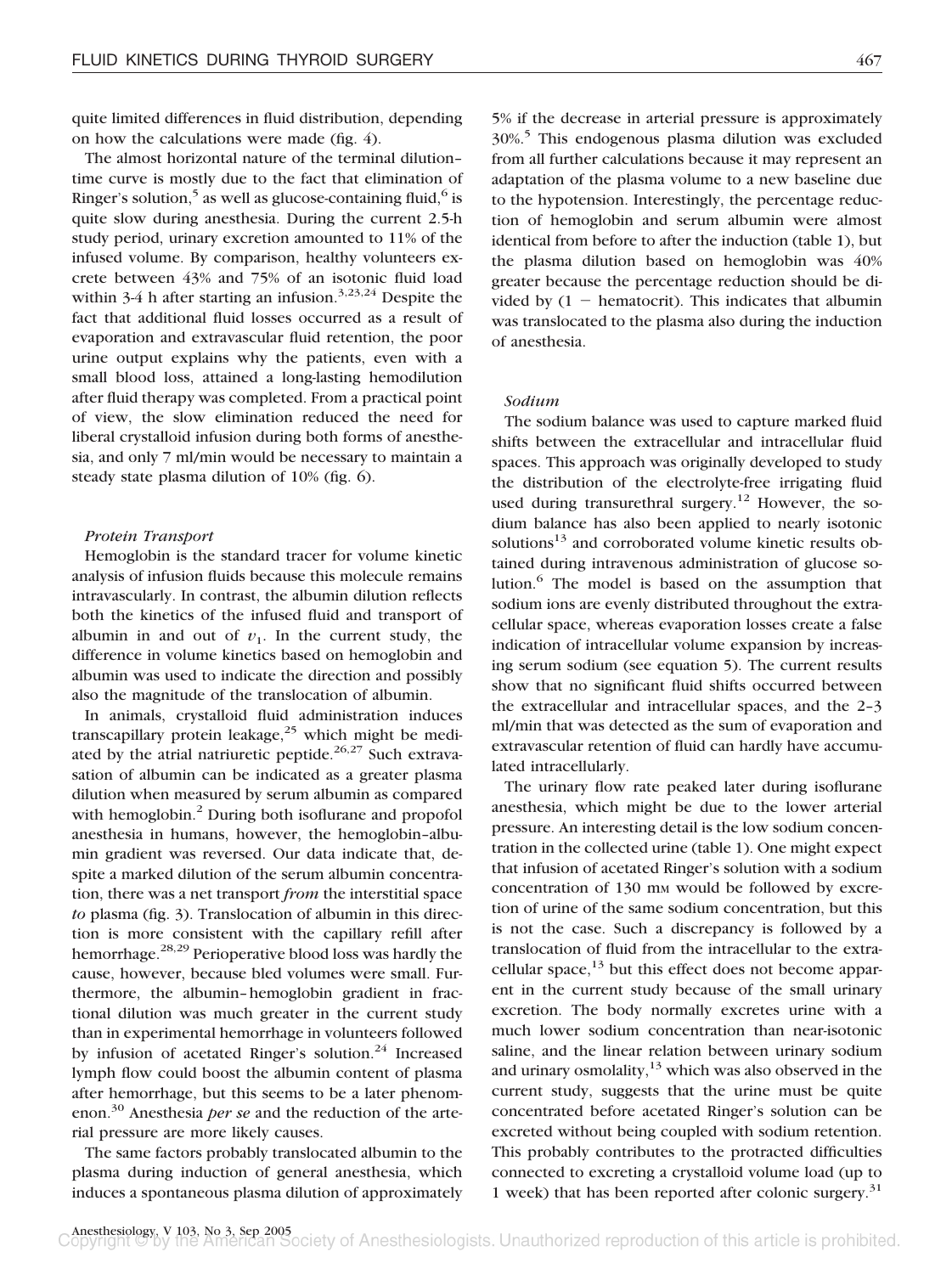## **Conclusion**

Extravascular retention of crystalloid fluid was similar in thyroid surgery performed during isoflurane- or propofol-based anesthesia. Infused fluid had a high tendency to remain in the plasma, whereas elimination by urinary excretion was quite slow.

## **Appendix**

#### *Hemoglobin-derived Plasma Dilution*

The hemoglobin-derived plasma dilution was used to indicate the dilution of the central body fluid space expanded by the infused fluid,  $(v_1(t) - V_1)/V_1$ . The reference equation for this relation is

$$
\frac{v_1(t) - V_1}{V_1} = \frac{\text{Hb/Hb}(t) - 1}{1 - \text{Hct}},
$$

where  $v_1$  is the size of the expanded central body fluid space,  $V_1$  is the same body fluid space at baseline, Hct is the hematocrit, and Hb is the hemoglobin concentration in whole blood. Symbols without an index denote baseline values, and (*t*) indicates those obtained at a later point in time.

The need for correction of this expression for blood sampling, surgical blood loss, and alterations in erythrocyte size necessitated performance of the calculations in a slightly different way, which considers the plasma volume expansion instead of the plasma dilution. For this purpose, surgical losses of hemoglobin are assumed to have occurred at the same rate throughout the 150-min procedure. The total hemoglobin mass (MHb) is first obtained, using the blood volume at baseline (BV) according to Nadler *et al.*<sup>32</sup> from which losses are subtracted, and the expanded blood volume is then obtained at a later time (BV(*t*)):

$$
MHD = BV \cdot Hb
$$
  
 
$$
MHD (t) = MHD - [(sampled + bled) volume \cdot Hb(t)]
$$
  
 
$$
BV(t) = \frac{MHD(t)}{Hb(t)}.
$$

This expression is converted from blood volume to plasma volume (PV) data:

$$
PV = BV \cdot (1 - Hct)
$$
  
 
$$
PV(t) = BV(t) \cdot \left[1 - Hct \cdot \frac{Hb(t)}{Hb}\right].
$$

Changes in erythrocyte size are considered by adding a term for the relation between the mean corpuscular volume at baseline (MCV) and at the later time  $(MCV(t))$ . Thus, the dilution of *V* is calculated as

$$
PV(t) = BV(t) \cdot \left[ 1 - Hct \cdot \frac{Hb(t)}{Hb} \cdot \frac{MCV(t)}{MCV} \right]
$$

$$
\frac{v_1(t) - V_1}{V_1} = \frac{PV(t) - PV}{PV}.
$$

The same calculations are performed for the erythrocyte count over time, and the mean value for the hemoglobin and erythrocyte dilution is then used as the "hemoglobin-derived plasma dilution." The relation between the baseline hemoglobin and a diluted value obtained later is written hemoglobin/hemoglobin(*t*) in the reference equation, whereas the inverse relation is used when the calculations use an assumed blood volume based on the weight and height of the subjects.

Simulations show that the error introduced by applying too low or too high blood volume is quite small. The error associated with applying an erroneous sampling volume is larger since blood sampling is done frequently in volume kinetic studies.

#### *Albumin Dilution*

The corresponding equations for calculating the dilution of  $V$ , based on the serum albumin concentration between baseline (no index) and time (*t*) were the following, in which Malbumin is the albumin mass:  $PV = BV \cdot (1 - HCT)$ 

$$
Malbumin = PV \cdot Albumin
$$

 $\text{Malbumin}(t) = \text{Malbumin}$ 

$$
-\left[\text{Sample volume} \cdot \text{Albumin}(t) \cdot (1 - \text{Hct}(t))\right]
$$

$$
\frac{v_1(t) - V_1}{V_1} = \frac{\text{Albumin} - \frac{\text{Albumin}(t) \cdot \text{Malbumin}}{\text{Malbumin}(t)}}{\text{Albumin}}.
$$

Eva-Lena Bergling (Nurse Anesthetist, Department of Anesthesiology, South Hospital, Stockholm, Sweden) assisted during the operations.

## **References**

1. Moore FD, Dagher FJ, Boyden CM, Lee CJ, Lyons JH: Hemorrhage in normal man: I. Distribution and dispersal of saline infusions following acute blood loss. Ann Surg 1966; 163:485–504

2. Svensén C, Hahn RG: Volume kinetics of Ringer solution, dextran 70 and hypertonic saline in male volunteers. ANESTHESIOLOGY 1997; 87:204–12

3. McIlroy DR, Kharasch ED: Acute intravascular volume expansion with rapidly administered crystalloid or colloid in the setting of moderate hypovolemia. Anesth Analg 2003; 96:1572–7

4. Reid F, Lobo DN, Williams RN, Rowlands BJH, Allison SP: (Ab)normal saline and physiological Hartmann's solution: A randomized double-blind crossover study. Clin Sci 2003; 104:17–24

5. Olsson J, Svensén CH, Hahn RG: The volume kinetics of acetated Ringer's solution during laparoscopic cholecystectomy. Anesth Analg 2004; 99:1854–60 6. Sjöstrand F, Hahn RG: Volume kinetics of 2.5% glucose solution during

laparoscopic cholecystectomy. Br J Anaesth 2004; 92:485–92

7. Ewaldsson C-A, Hahn RG: Volume kinetics during induction of spinal and general anaesthesia. Br J Anaesth 2001; 87:406–14

8. Brauer KI, Svensén C, Hahn RG, Traber L, Prough DS: Volume kinetic analysis of the distribution of 0.9% saline in conscious *versus* isoflurane-anesthetized sheep. ANESTHESIOLOGY 2002; 96:442–9

9. Connolly CM, Kramer GC, Hahn RG, Chaisson NF, Svensén C, Kirschner RA, Hastings DA, Chinkes D, Prough DS: Isoflurane but not mechanical ventilation promotes extravascular fluid accumulation during crystalloid volume loading. ANESTHESIOLOGY 2003; 98:670–81

10. Shires GT, Williams J, Brown F: Acute changes in extracellular fluids associated with major surgical procedures. Ann Surg 1961; 154:803–10

11. Roth E, Lax L, Maloney JV: Ringer's lactate solution and extracellular fluid volume in the surgical patient: A critical analysis. Ann Surg 1969; 169:149–64

12. Hahn RG: Natriuresis and "dilutional" hyponatremia after infusion of glycine 1.5%. J Clin Anesth 2001; 13:167–74

13. Hahn RG, Drobin D: Rapid water and slow sodium excretion of Ringer's solution dehydrates cells. Anesth Analg 2003; 97:1590–4

14. Guyton AC, Hall JE: Textbook of Medical Physiology, 9th edition. Philadelphia, WB Saunders, 1996, pp 185–6, 298–302

15. Altman DG: Statistics and ethics in medical research: III. How large a sample? BMJ 1980; 281:1336–8

16. Lamke L-O, Nilsson GE, Reithner HL: Water loss by evaporation from the abdominal cavity during surgery. Acta Chir Scand 1977; 143:279–8

17. Cox P: Insensible water loss and its assessment in adult patients: A review. Acta Anaesthesiol Scand 1987; 31:771–6

18. Bengtson JP, Bengtson A, Stenqvist O: The circle system as a humidifier. Br J Anaesth 1989; 63:453–7

19. Yli-Hankala A, Randell T, Seppala T, Lindgren L: Increases in hemodynamic variables and catecholamine levels during rapid increase in isoflurane concentration. ANESTHESIOLOGY 1993; 78:266–71

20. Drobin D, Hahn RG: Kinetics of isotonic and hypertonic plasma volume expanders. ANESTHESIOLOGY 2002; 96:1371–80

21. Hahn RG, Drobin D: Urinary excretion as an input variable in volume kinetic analysis of Ringer's solution. Br J Anaesth 1998; 80:183–8

22. Vane LA, Prough DS, Kinsky MA, Williams CA, Grady JJ, Kramer GC: Effects of different catecholamines on the dynamics of volume expansion of crystalloid infusion. ANESTHESIOLOGY 2004; 101:1136–44

23. Hahn RG, Drobin D, StÅhle L: Volume kinetics of Ringer's solution in female volunteers. Br J Anaesth 1997; 78:144–8

24. Drobin D, Hahn RG: Volume kinetics of Ringer's solution in hypovolemic volunteers. ANESTHESIOLOGY 1999; 90:81–91

25. Gandhi RR, Bell DR: Influence of saline infusions on transvascular protein transport. Am J Physiol 1992; 262:H443–50